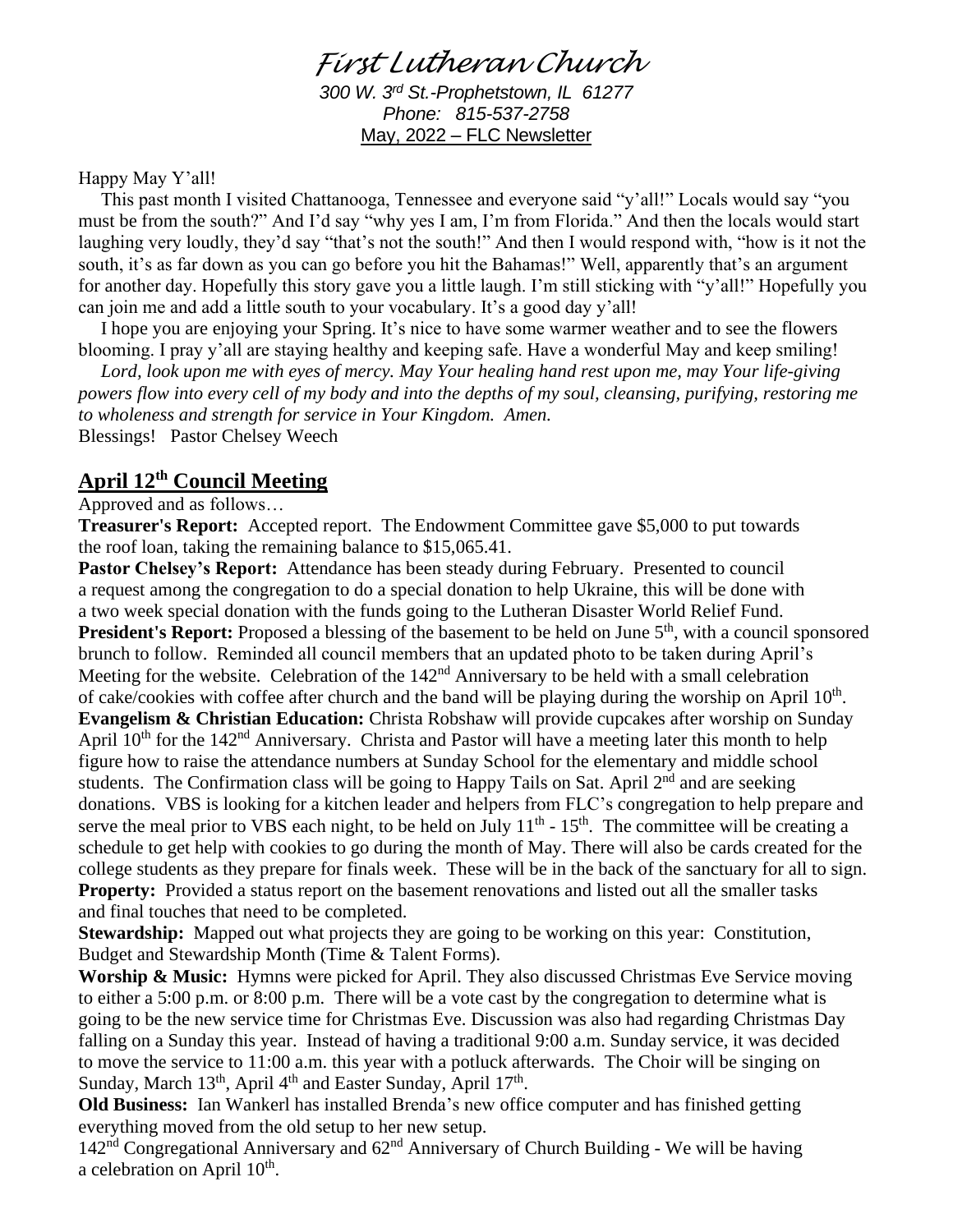YouTube Update: Going well and a lot clearer than Facebook.

Wi-Fi Options: It was decided to remain with our current package and not make any changes at this time. **New Business:** Auditing Position: Sharon Anderson is willing to take the place of Heather Strike on the Auditing Committee. The motion was approved with unanimous vote.

 The Shepherd Staff Program needs to be updated, this program keeps the records for FLC membership and financial giving. This would result in a one-time cost of \$700. The motion was approved unanimously.

 New Tables and Chairs for Fellowship Hall: We are currently working to apply for a Moore Foundation Grant to help cover the cost of tables and chairs. We are working to see if these can be purchased ahead of time or if we should wait until we hear back from the Moore Foundation in the middle of April.

 FLY Youth Room Furniture: Youth account is going to pay for half and then asking for donations for the rest.

 Old Tables and Chairs from Fellowship Hall: Several people have shown interest in acquiring the old tables and chairs from the church. It was decided to ask for a goodwill donation for old tables and chairs. However, they would not be available until the new ones are purchased, which will occur prior to June 5<sup>th</sup>. If anyone is interested in the old tables and chairs, please contact the church office and your name can be put on the list.

34<sup>th</sup> Annual Synod Assembly: There are multiple zoom options, and an in person session, to be held on June 17<sup>th</sup> & 18<sup>th</sup> at Augustana College in Rock Island. Two voting members are allowed to attend. If interested, please contact the church office.

 Removal of two trees at the parsonage by American Tree Service the total cost for trees removal and stump griding is \$1,225. Motion was approved unanimously.

#### **Receiving New members**

On Sunday, May  $8<sup>th</sup>$  we will be receiving new members during worship. If you would like to be part of our new member class and join our FLC family please let Pastor Chelsey or the office know.

#### **President's Corner**

As we say goodbye to April and welcome the spring flowers of May, let us reflect and be thankful for the celebrations we had this past month. From the Lenten Services, Palm Sunday, 142<sup>nd</sup> Anniversary, Holy Week and Easter Sunday, thank you to all those that helped to make our worship experiences and fellowship so very special.

The final details are being completed on the Fellowship Hall. We would like to invite the congregation to a Fellowship Hall Blessing and Brunch on Sunday, June 5<sup>th</sup> following worship. The brunch will be provided by the church council. We look forward to sharing the renovations with all of you. May you enjoy the coming month of warmer weather and spring activities. May God's love surround you all. Blessings,

Cathy Hinrichs

### **Prayer Concerns during April**

 Paul & Charlene McCracken, Marlene Scott, Ann Deck, Stan Urban, Faye Finck, Luanne McDivitt, Burdette Sandrock, Dick Minssen, Charlotte Sperfslage great niece of Jeanne Frank, Lee Ann Trexler sister of Kerry Meyer, Caleb Cleaver great nephew of Lynda VanDyke, Rick Chapman husband of Mindy Chapman.

 Prayers to Jeff & JoDee Olsen and family on the passing of Jeff's mother Betty Lou Olsen who passed away on Thursday, April 14<sup>th</sup>.

 Prayers to Ken Cocking, Julie, Paul and Sarah and families on the passing of Ken's wife JoAnne Cocking who passed away on Friday, April 1st.

 Prayers to Bob & Rhonda Bohms, Amber & Eric Hinrichsen and families on the passing of Bob's brother Leonard who passed away on Wednesday, March 30<sup>th</sup>.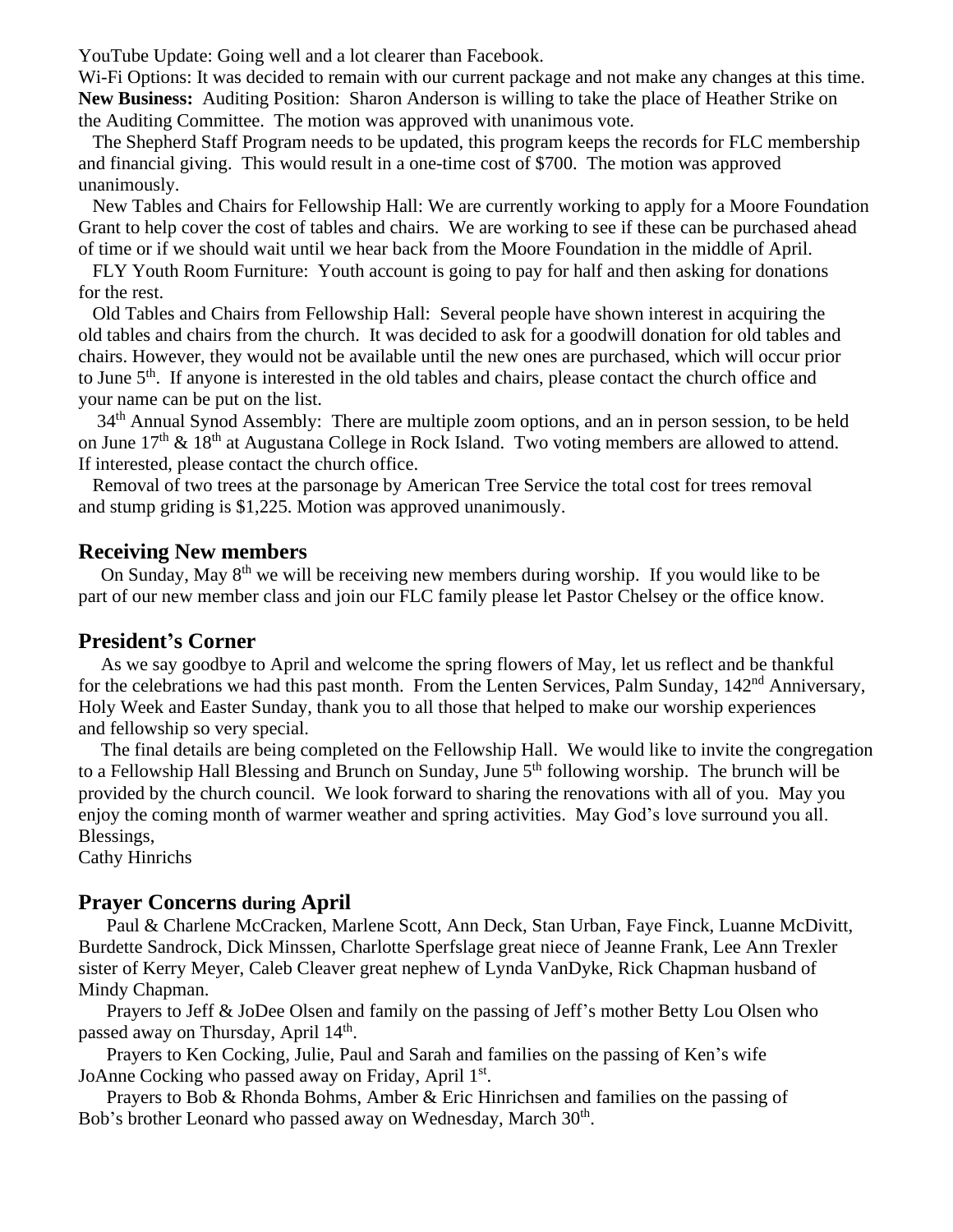## **May Worship and Events**

**1** - 7:30 a.m. Men in Mission 9:00 a.m. Worship 7:00 p.m. VBS Meeting **4** – 7:00 p.m. Confirmation - Star Wars Night 7:00 p.m. Choir Rehearsal – Last Time **8** – 9:00 a.m. Worship: Receive New Members, Mother's Day, Fruit Cup Collection for Whiteside Co. Feed Our Children Summer Lunches, College Cards 10:15 a.m. Endowment Committee Mtg. **9** – 1:30 p.m. WELCA 6:30 p.m. Cub Scouts 7:00 p.m. CHAT Meeting **10** – 7:00 p.m. Committee Meetings 8:00 p.m. Council Meeting **11** – 7:00 p.m. Confirmation with Mentors, End of Year Party **12** – 6:00 p.m. Girl Scouts **15** – 9:00 a.m. Worship & Communion 10:15 a.m. Fellowship- Served by WELCA **16** – 6:30 p.m. Cub Scouts **17** – 7:00 p.m. Spiritual Formation **22** – 9:00 am Worship, Graduates Blessing 10:15 a.m. Fellowship/Reception **29** – 9:00 a.m. Worship **30** – Office Closed – Memorial Day

- 
- **May Assisting** Ushers: Mark & Gayle Melton, Gary & Cathy Hinrichs Altar: Connie Johnson, Christa Robshaw, Amanda Schanze Cantor: Cathy Hinrichs Readers 1 - Luanne Urban 8 – Mark Melton 15 - Paul McCracken 22 – Lelia Gibson 29 – Ken Cocking Acolytes
- 1 Cam Linden
- 8 Alex Ottens
- 15 Miley Wetzell
- 22 Cam Linden

### **Pentecost Garden**

On Sunday, June 5<sup>th</sup> red geraniums and any other red flowers will decorate the sanctuary for Pentecost. Please bring your plants to church by 8:30 a.m. on Pentecost, there is no sign up. All plants will be taken home following the worship service.

## **Confirmation Class**

May 4 – 7:00 p.m. Class - Star Wars Night–*May the force be with you* May  $11 - Class$  with Mentors, end of year